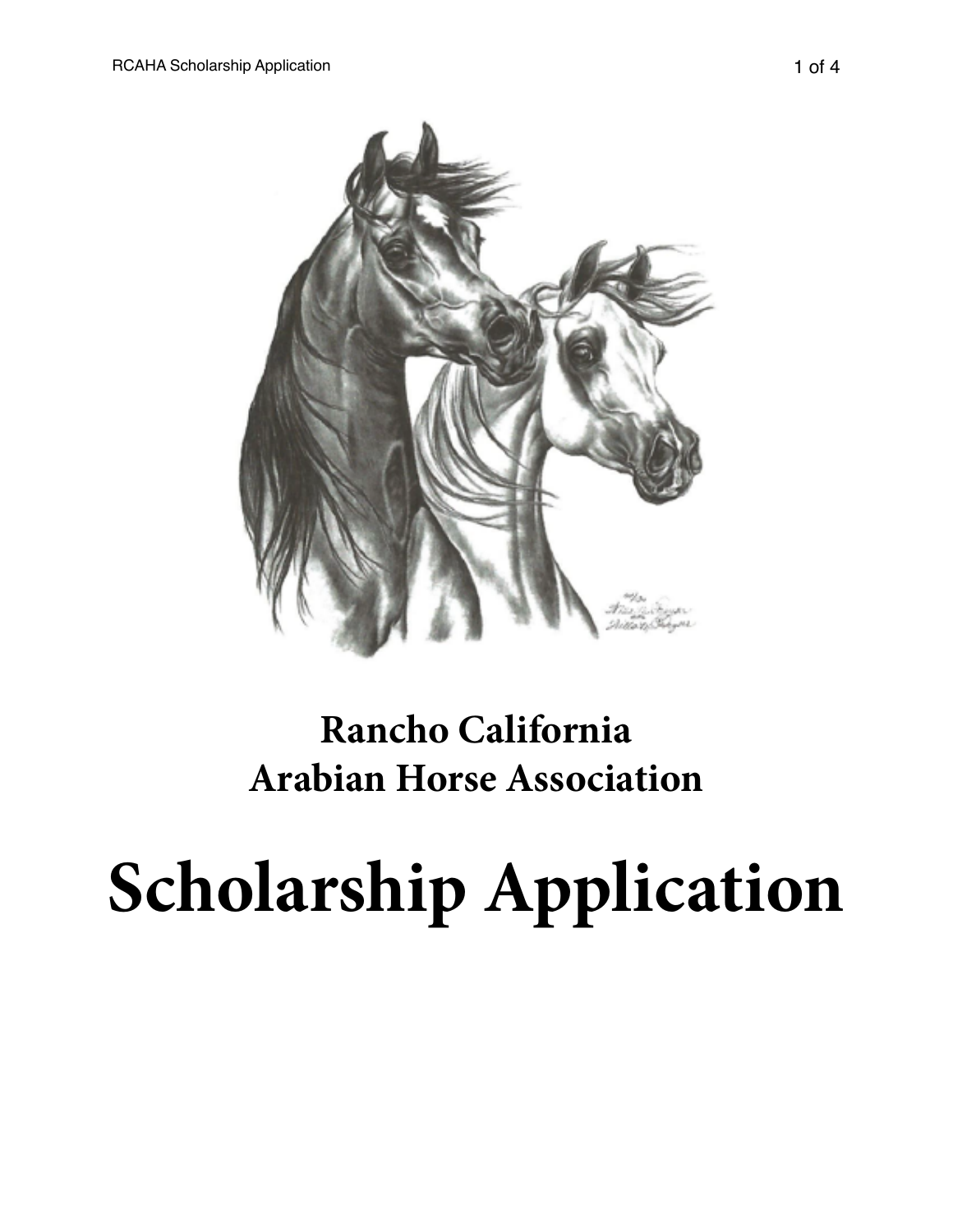## **Scholarship Applicant**

|                            | Phone: _________________________________Cell: __________________________________      |                |
|----------------------------|---------------------------------------------------------------------------------------|----------------|
|                            |                                                                                       |                |
|                            | Date of Birth: _______________ Age: _______ Social Security Number _______-______-    |                |
|                            |                                                                                       |                |
|                            |                                                                                       |                |
| <b>Personal Background</b> |                                                                                       |                |
|                            | Education: Schools Attended (omit elementary & middle school):                        |                |
| Name of School             | Location                                                                              | Dates Attended |
|                            |                                                                                       |                |
|                            | (attach copy of transcripts)<br>College Entrance Exam Scores (attach copy of results) |                |
|                            |                                                                                       |                |
|                            | Other educational information you would like considered                               |                |
|                            |                                                                                       |                |
|                            |                                                                                       |                |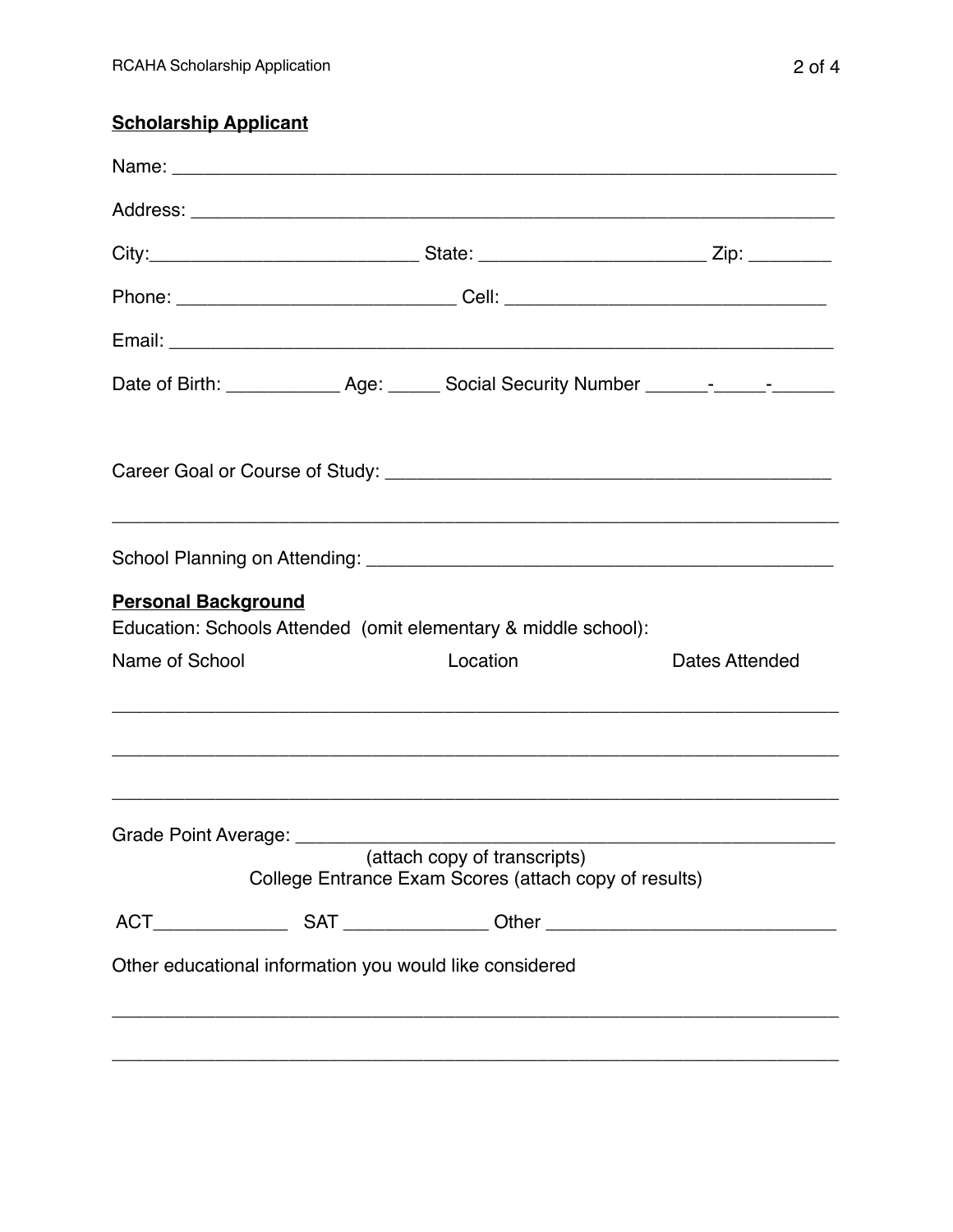### **Extra Curricular Activities**

A. List extracurricular activities you have been involved in and offices held: i.e. student government, sports, horse club, etc.

B. What contributions did you make to the above organizations?

C. What personal benefits did you receive from the organizations listed above?

D. List any honors or awards you have received.

E. Describe your involvement and accomplishments in equine activities.